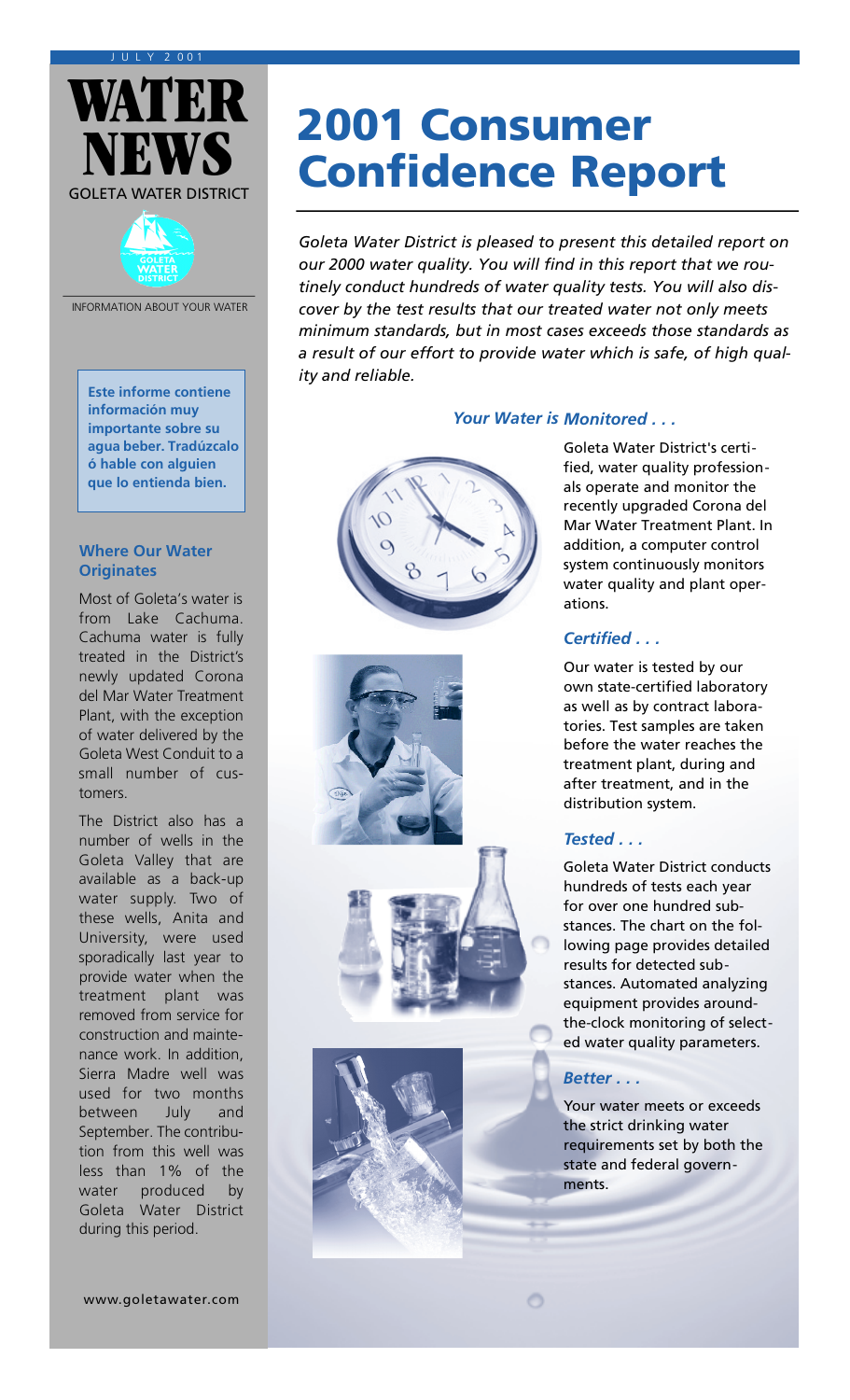# **Results of 2000 Drinking Water Quality Tests**

The tables below list all the drinking water contaminants and other constituents that we detected during the 2000 calendar year. The District also tested for many additional substances that were not detected, and therefore are not listed in the report. The presence of contaminants in the water does not necessarily indicate that the water poses a health risk. Unless otherwise noted, the data presented in this table is from testing done January 1-December 31, 2000.

| <b>Regulated Contaminants With Primary MCLs</b>                       |                   |                                        |                                      |                                                          |                                                          |                                    |                                           |                                                                                                                   |
|-----------------------------------------------------------------------|-------------------|----------------------------------------|--------------------------------------|----------------------------------------------------------|----------------------------------------------------------|------------------------------------|-------------------------------------------|-------------------------------------------------------------------------------------------------------------------|
| <b>Inorganic</b>                                                      | MQ.               | <b>PHG</b><br>(MCLG)                   | <b>Surface Water</b><br>Average      | <b>Surface Water</b><br>Range                            | <b>Groundwater</b><br>Average                            | <b>Groundwater</b><br><b>Range</b> | <b>Groundwater</b><br><b>Sample Dates</b> | <b>Typical Source of Contaminant</b>                                                                              |
| Aluminum (ppm)                                                        | 1                 | NA                                     | 0.155                                | 0.051-0.199                                              | 0.084                                                    | ND-0.171                           | 7/98 & 3/99                               | Erosion of natural deposits; residue from<br>some surface water treatment processes                               |
| Fluoride (ppm)                                                        | 2                 | -1                                     | 0.562                                | NA                                                       | 0.268                                                    | 0.236-0.289                        | 3/99 & 12/99                              | Erosion of natural deposits                                                                                       |
| Nitrate (ppm)                                                         | 45                | 45                                     | <b>ND</b>                            | <b>NA</b>                                                | 5.7                                                      | $ND-17.1$                          | 2000                                      | Runoff and leaching from fertilizer use;<br>leaching from septic tanks and sewage;<br>erosion of natural deposits |
| <b>Organic</b>                                                        |                   |                                        |                                      |                                                          |                                                          |                                    |                                           |                                                                                                                   |
| <b>TTHMs (Total Trihalomethanes) (ppb)</b>                            | 100               | <b>NA</b>                              | 55.3                                 | 31.8-137.8                                               | 39.3                                                     | $0.6 - 62.1$                       | $3/99$ & $8/00$                           | By-product of drinking water chlorination                                                                         |
| <b>Radiological</b>                                                   |                   |                                        |                                      |                                                          |                                                          |                                    |                                           |                                                                                                                   |
| Gross Alpha particle activity (pCi/l)                                 | 15                | (0)                                    | 2.2                                  | $ND-5.2$                                                 | 2.4                                                      | <b>ND-4.7</b>                      | 1996 & 1999                               | Erosion of natural deposits                                                                                       |
| Uranium (pCi/l)                                                       | 20                | (0)                                    | 2.5                                  | NA                                                       | 2.4                                                      | $2.1 - 2.7$                        | 1999                                      | Erosion of natural deposits                                                                                       |
| Lead and Copper Rul e                                                 | MQ.               | <b>PHG</b><br>(MCLG)                   | <b>90th Percentile</b><br>Value      | # of Sample<br><b>Sites</b>                              | # of Sites Exceeding<br><b>Action Level</b>              |                                    | <b>Groundwater</b><br><b>Sample Dates</b> | <b>Typical Source of Contaminant</b>                                                                              |
| Copper (ppm)                                                          | $AL=1.3$          | 0.17                                   | 0.33                                 | 30                                                       | 0                                                        |                                    | NA                                        | Internal corrosion of household plumbing<br>systems                                                               |
| Lead (ppb)                                                            | $AL=15$           | 2                                      | ND (< 5)                             | 30                                                       |                                                          | 0                                  | NA                                        | Internal corrosion of household plumbing<br>systems                                                               |
| Mcrobiological                                                        | MCL.              | PHG (MCLG)                             |                                      | <b>Highest Single Measurement</b>                        | <b>Lowest Percentage of</b><br><b>Samples Meeting TT</b> |                                    |                                           | <b>Typical Source of Contaminant</b>                                                                              |
| Total Coliform <sup>1</sup> Bacteria (% of<br>positive samples/month) | 5                 |                                        | 0                                    | 1 <sup>1</sup>                                           |                                                          |                                    | NA                                        | Naturally present in the environment                                                                              |
| Turbidity <sup>2</sup> (NTU)                                          | $\Pi^3$           |                                        | <b>NA</b>                            | 0.175                                                    | 100%                                                     |                                    |                                           | Soil runoff                                                                                                       |
|                                                                       |                   |                                        |                                      | <b>Unregulated Contaminants with Required Monitoring</b> |                                                          | 4                                  |                                           |                                                                                                                   |
| <b>Constituent</b>                                                    |                   | <b>Surface Water</b><br><b>Average</b> | <b>Surface Water</b><br><b>Range</b> | <b>Groundwater</b><br><b>Average</b>                     | Groundwater<br>Range                                     |                                    | Groundwater<br><b>Sample Dates</b>        | <b>Typical Source of Contaminant</b>                                                                              |
| Chloroform (ppb)                                                      |                   | 28.9                                   | 20.1-46.6                            | 35.2                                                     | <b>ND-58.7</b>                                           |                                    | $3/99$ & $8/00$                           | By-product of drinking water chlorination                                                                         |
| <b>Regulated Contaminants With Secondary MCLs</b>                     |                   |                                        |                                      |                                                          |                                                          |                                    |                                           |                                                                                                                   |
| <b>Constituent</b>                                                    | Secondar y<br>MQ. | <b>Surface Water</b><br><b>Average</b> | <b>Surface Water</b><br><b>Range</b> | Groundwater<br>Average                                   | Groundwater<br><b>Range</b>                              |                                    | <b>Groundwater</b><br><b>Sample Dates</b> | <b>Typical Source of Contaminant</b>                                                                              |
| Chloride (ppm)                                                        | 500               | 23.7                                   | NA                                   | 82.7                                                     | 16.4-214                                                 |                                    | 3/99 & 12/99                              | Runoff/leaching from natural deposits; sea<br>water influence                                                     |
| Color (units)                                                         | 15                | ND                                     | ND-10                                | ND                                                       | $ND-3$                                                   |                                    | 3/99 & 12/99                              | Naturally-occurring organic materials                                                                             |
| Manganese (ppb)                                                       | 50                | ND                                     | <b>NA</b>                            | ND                                                       | <b>ND-81</b>                                             |                                    | 7/98 & 3/99                               | Leaching from natural deposits                                                                                    |
| Odor-Threshold (units)                                                | 3                 | 1.4                                    | ND-4                                 | $\boldsymbol{2}$                                         | $1-2$                                                    |                                    | 7/98 & 3/99                               | Naturally-occurring organic materials                                                                             |
| Specific Conductance (µmhos/cm)                                       | 1600              | 925                                    | 887-1037                             | 1117                                                     | 980-1360                                                 |                                    | 7/98 & 3/99                               | Substances that form ions when in water                                                                           |
| Sulfate (ppm)                                                         | 500               | 311                                    | NA                                   | 259                                                      | 147-328                                                  |                                    | 7/98 & 3/99                               | Runoff/leaching from natural deposits                                                                             |
| <b>Total Dissolved Solids (ppm)</b>                                   | 1000              | 621                                    | <b>NA</b>                            | 702                                                      | 617-828                                                  |                                    | 3/99 & 12/99                              | Runoff/leaching from natural deposits                                                                             |
| Turbidity (NTU)                                                       | 5                 | 0.165                                  | 0.055-0.760                          | 0.8                                                      | $0.2 - 1.6$                                              |                                    | 3/99 & 12/99                              | Soil runoff                                                                                                       |
| <b>Other Constituents</b>                                             |                   |                                        |                                      |                                                          |                                                          |                                    |                                           |                                                                                                                   |
| <b>Constituent</b>                                                    |                   | <b>Surface Water</b><br>Average        | <b>Surface Water</b><br><b>Range</b> | <b>Groundwater</b><br>Average                            | <b>Groundwater</b><br><b>Range</b>                       |                                    | <b>Groundwater</b><br><b>Sample Dates</b> |                                                                                                                   |
| Alkalinity (ppm as $CaCO3$ )                                          |                   | 165                                    | 120-215                              | 189                                                      | 184-194                                                  |                                    | 3/99 & 12/99                              |                                                                                                                   |
| <b>Bicarbonate (ppm)</b>                                              |                   | 217                                    | <b>NA</b>                            | 239                                                      | 229-253                                                  |                                    | 7/98 & 3/99                               |                                                                                                                   |
| Boron (ppb)                                                           |                   | 316                                    | NA                                   | 339                                                      | 333-344                                                  |                                    | 3/99                                      |                                                                                                                   |
| Calcium (ppm)                                                         |                   | 54.5                                   | NA                                   | 110.7                                                    | 74.2-169.0                                               |                                    | 7/98 & 3/99                               |                                                                                                                   |
| <b>Chlorine Residual (ppm)</b>                                        |                   | 1.11                                   | $0.40 - 1.92$                        | NA                                                       | NA                                                       |                                    | NA                                        |                                                                                                                   |
| Chromium V1 <sup>5</sup> (ppb)                                        |                   | ND                                     | NA                                   | ND                                                       |                                                          | ND-1.4 <sup>6</sup>                | 2000                                      |                                                                                                                   |
| HAA5 <sup>7</sup> [sum of five haloacetic acids] (ppb)                |                   | 16.0                                   | $5.6 - 47.5$                         | 12.9                                                     | ND-23.0                                                  |                                    | $3/99$ & $8/00$                           |                                                                                                                   |
| Hardness (ppm as $CaCO3$ )                                            |                   | 386                                    | 276-450                              | 464                                                      | 435-490                                                  |                                    | 3/99 & 12/99                              |                                                                                                                   |
| Magnesium (ppm)                                                       |                   | 59.5                                   | NA                                   | 46.6                                                     |                                                          | 19.6-60.8                          | 7/98 & 3/99                               |                                                                                                                   |
| pH (units)                                                            |                   | 7.77                                   | 7.18-8.10                            | 7.39                                                     |                                                          | 7.16-7.55                          | 3/99 & 12/99                              |                                                                                                                   |
| Phosphate (ppm)                                                       |                   | ND                                     | NA                                   | 0.22                                                     |                                                          | $0.21 - 0.23$                      | 3/99                                      |                                                                                                                   |
| Potassium (ppm)                                                       |                   | 2.4                                    | NA                                   | $1.4\,$                                                  |                                                          | $1.2 - 1.7$                        | 7/98 & 3/99                               |                                                                                                                   |

#### **DEFINITIONS USED IN THE CHART:**

Radon 8 (pCi/l) Silica (ppm) Sodium (ppm)

**Maximum Contaminant Level (MCL):** The highest level of a contaminant that is allowed in drinking water. Primary MCLs are set as close to the PHGs (or MCLGs) as is economically and technologically feasible. Secondary MCLs are set to protect the odor, taste, and appearance of drinking water.

ND 19.9 62.0 NA NA NA

**Maximum Contaminant Level Goal (MCLG):** The level of a contaminant in drinking water below which there is no known or expected risk to health. MCLGs are set by the U.S. Environmental Protection Agency.

**Public Health Goal (PHG):** The level of a contaminant in drinking water below which there is no known or expected risk to health. PHGs are set by the

California Environmental Protection Agency.

478 21.5 59.4

**Primary Drinking Water Standard or PDWS:** MCLs for contaminants that affect health along with their monitoring and reporting requirements, and water treatment requirements.

267-750 21.2-21.8 48.9-80.1

**Treatment Technique (TT):** A required process intended to reduce the level of a contaminant in drinking water.

**Regulatory Action Level (AL):** The concentration of a contaminant, which, if exceeded, triggers treatment or other requirements which a water system must follow.

**Variances and Exemptions:** State or EPA permission not to meet an MCL or a treatment technique under certain conditions.

**NA:** Not applicable.

2000 3/99 7/98& 3/99

**ND:** Not detected at testing limit.

**ppb:** Parts per billion or micrograms per liter.

**ppm:** Parts per million or milligrams per liter.

**pCi/l:** Picocuries per liter (a measure of radiation). µ**mhos/cm:** Micromhos per centimeter (an indicator of dissolved minerals in the water).

**NTU:** Nephelometric turbidity units (a measure of clarity).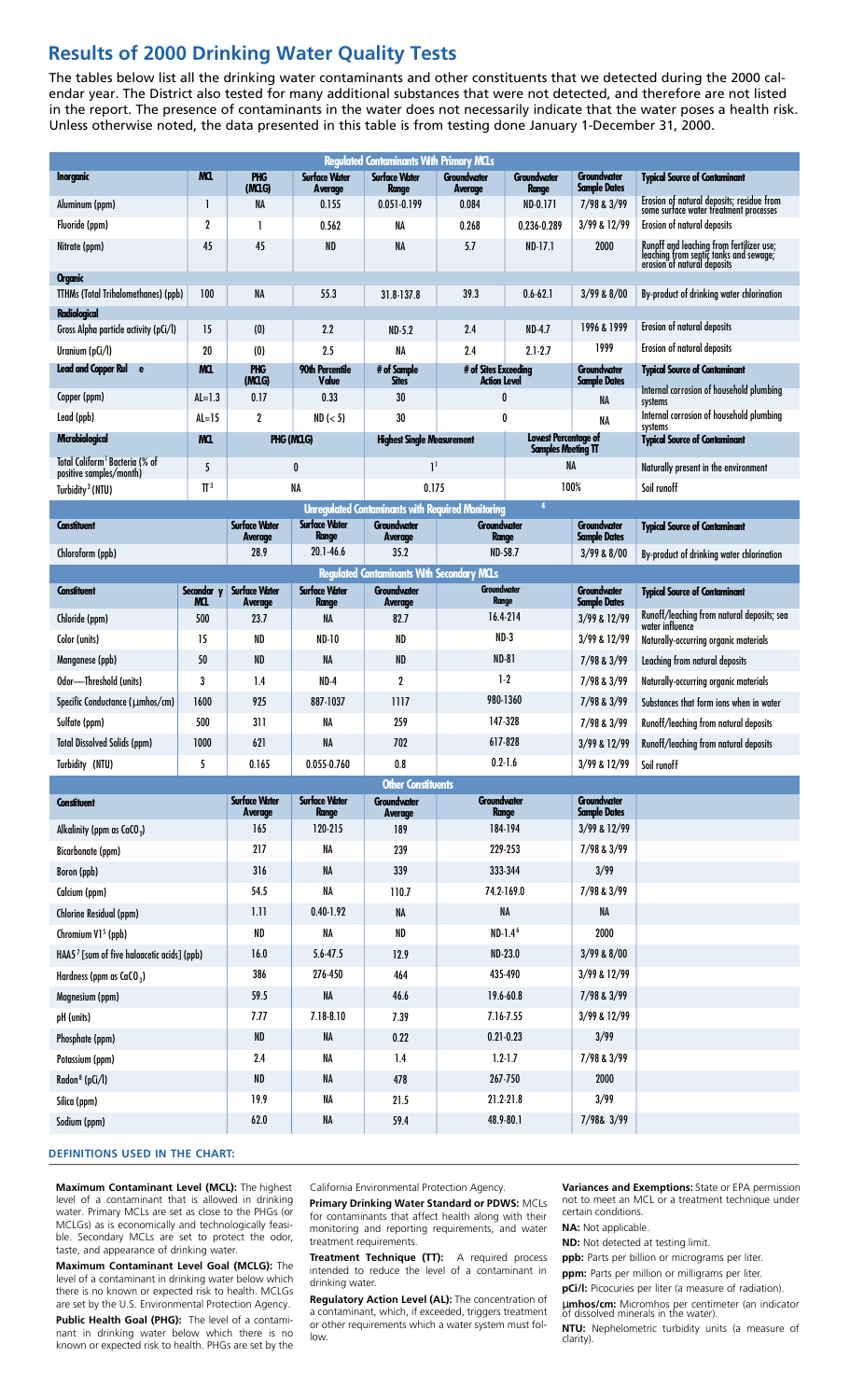#### **Sources of Potential Contaminants**

Drinking water, including bottled water, may reasonably be expected to contain at least small amounts of some contaminants. The presence of contaminants does not necessarily indicate that water poses a health risk. More information about contaminants and potential health effects can be obtained by calling the EPA's Safe Drinking Water Hotline (1- 800-426-4791).

The sources of drinking water (both tap water and bottled water) include rivers, lakes, streams, ponds, reservoirs, springs, and wells. As water travels over the surface of the land or through the ground, it dissolves naturally-occurring minerals and, in some cases, radioactive material, and can pick up substances resulting from the presence of animals or from human activity. Contaminants that may be present in source water include:

- Microbial contaminants, such as viruses and bacteria, that may come from sewage treatment plants, septic systems, agricultural livestock operations, and wildlife.
- Inorganic contaminants, such as salts and metals, that can be naturally-occurring or result from urban stormwater runoff, industrial or domestic wastewater discharges, oil and gas production, mining, or farming.
- Pesticides and herbicides, which may come from a variety of sources such as agriculture, urban stormwater runoff, and residential uses.



- Organic chemical contaminants, including synthetic and volatile organic chemicals, that are byproducts of industrial processes and petroleum production, and can also come from gas stations, urban stormwater runoff, and septic systems.
- Radioactive contaminants, which can be naturally-occurring or be the result of oil and gas production and mining activities.

#### **Water Quality Regulations**

In order to ensure that tap water is safe to drink, USEPA and the California Department of Health Services (Department) prescribe regulations that limit the amount of certain contaminants in water provided by public water systems. Department regulations also establish limits for contaminants in bottled water that must provide the same protection for public health.

#### **FOOTNOTES:**

**1** Coliform bacteria are an indicator organism that are found everywhere in nature and are not generally considered harmful. They are used because of their ease in monitoring and analysis. If a positive sample is found, it indicates a potential problem that needs to be investigated and follow up sampling done.

In the month of March, 2000, we collected 100 samples from our distribution system for coliform analysis. Of these samples, one was positive for coliform bacteria. Follow-up check samples taken were all found to be negative for coliform bacteria.

**2** Turbidity is a measure of the cloudiness of the water. We monitor it because it is a good indicator of the effectiveness of our filtration system.

**3** Turbidity of the filtered water must: 1) Be less than or equal to 0.5 NTU in 95% of measurements in a month; 2) Not exceed 1.0 NTU for more than eight consecutive hours; 3) Not exceed 5.0 NTU at any time.

**4** Unregulated contaminant monitoring helps EPA and the California Department of Health Services to determine where certain contaminants occur and whether the contaminants need to be regulated.

**5** Chromium VI is not currently regulated by the EPA or California, but we are required to monitor for it starting in 2001. We sampled our water for it in the year 2000 voluntarily. Chromium VI plus chromium III makes up total chromium, which is currently regulated in California with an MCL 50 ppb and public health goal of 2.5 ppb. Chromium VI is known to be a carcinogen when inhaled; however, there is currently an ongoing scientific debate regarding the toxicity of chromium VI when ingested. For more information on chromium VI, visit the California State Department of Health web site at http://www.dhs.ca.gov/ps/ ddwem/chemicals/Chromium6/Cr+6index.htm.

**6** A sample from Sierra Madre well taken November 2000 tested at 1.4 ppb chromium VI. The well was not in use at this time, and subsequent samples have tested below the state reporting level of 1 ppb.

**7** HAA5 will be regulated starting in 2002 under the Disinfectants and Disinfection Byproducts Rule. The MCL will be 60 ppb.

**8** Radon is a radioactive gas that you can't see, taste, or smell. It is found throughout the U.S. Radon can move up through the ground and into a home through cracks and holes in the foundation. Radon can build up to high levels in all types of homes Radon can also get into indoor air when released from tap water from showering, washing dishes, and other household activities. Compared to radon entering the home through soil, radon entering the home through tap water will in most cases be a small source of radon in indoor air. Radon is a known human carcinogen. Breathing air containing radon can lead to lung cancer. Drinking water containing radon may also cause increased risk of stomach cancer. If you are concerned about radon in your home, test the air in your home. Testing is inexpensive and easy. Fix your

home if the level of radon in your air is 4 picocuries per liter of air (pCi/L) or higher. There are simple ways to fix a radon problem that aren't too costly. For additional information, call your State radon program or call EPA's Radon Hotline (800-SOS-RADON).

*Note: The State allows us to monitor for some contaminants less than once per year because the concentrations of these contaminants do not change frequently. Some of our data, though representative, are more than one year old. The groundwater nitrate and radon data were obtained in 2000. The rest of the groundwater results were obtained in 1998 and 1999, with the exception of the Sierra Madre gross alpha results (factored into the table), which were obtained in 1996. Sample dates for these results are included in the data tables.*

#### **Variance for Some Goleta West Customers**

Goleta Water District (GWD) serves unfiltered Cachuma Reservoir water to approximately 33 service connections on the Goleta West Conduit. The water receives chlorination treatment but does not comply with the Surface Water Treatment Rule (SWTR). The State Department of Health has allowed Goleta Water District to provide bottled water to these customers for drinking and cooking purposes, as a permanent solution. The GWD notifies Goleta West consumers quarterly that the water delivered is not in compliance with the SWTR and should not be used for domestic purposes.